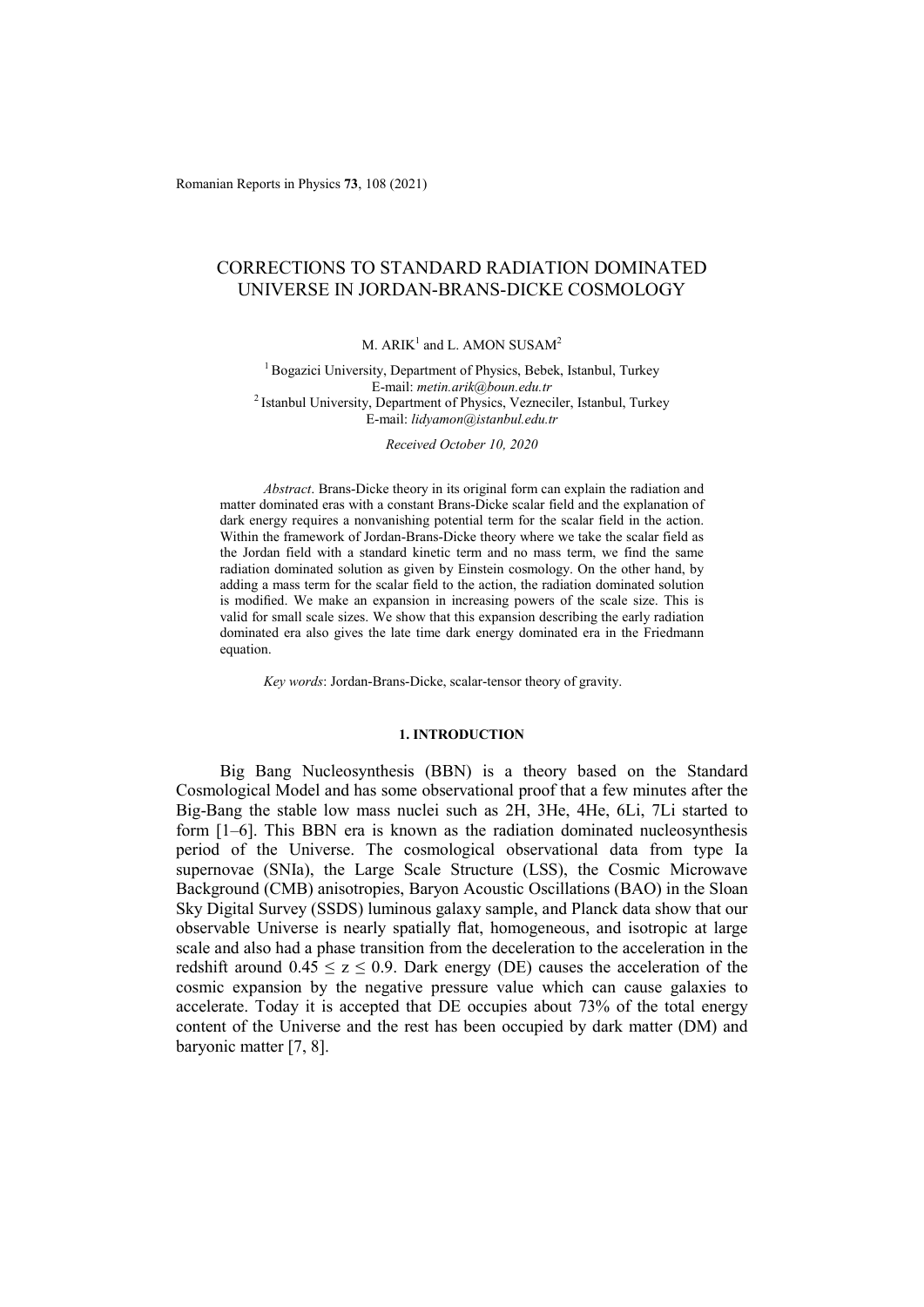General Relativity (GR) is successful in easily explaining the accelerated expansion by introducing a cosmological constant  $(\Lambda)$ . This is achieved by using the Friedmann equations which Friedmann derived from Einstein's GR by considering the possibility of an expanding universe [9, 10]. That is the reason why in standard cosmology Friedmann-Lemaitre spacetime is used for the metric of the universe [11].

As we know, Einstein's General Relativity (GR) passes many of the observational tests but not the all of them [7]. Therefore, besides Einstein's general theory of gravity the alternative theory called the scalar-tensor theory of gravity [12, 13] which successfully explains the evolution of universe is often utilized. The important reason for this alternative theory is that it does not contradict GR but suggests that at large distances gravity does not behave as Newton and Einstein predicted [7]. As well as GR by using Mach's principle, a new approach first considered by Jordan, Brans and Dicke (JBD) [13–16] has been developed for the acceleration of the universe [17–20].

By using the property of inertia of material bodies arises because of their interaction with the matter distributed in the universe this new theory using Mach's principle, evolved. It was shown that within the framework of Brans-Dicke gravity, a constant energy density leads to a rapid power-law expansion instead of exponential. This is sufficiently rapid enough to solve the problems in standard cosmology and slow enough to make the transition from the inflationary phase to the normal state. This is known as extended inflation [21, 22]. Extended inflation limits the dimensionless Brans-Dicke parameter  $\omega$  to be less than 25. If it is more than 25, there will be much more anisotropy in the Cosmic Microwave Background Radiation than what is observed today [23].

In JBD theory, the effective gravitational coupling evolves with time and asymptotically reaches the present value of the gravitational constant (G). The main idea is to use the Brans-Dicke scalar field instead of the inverse gravitational constant. Since the inverse gravitational constant is proportional to the Planck mass squared the BD scalar field is also proportional to this quantity whereas the Jordan scalar field [12] is proportional to Planck mass. These theories are described by the Jordan-Brans-Dicke (JBD) Lagrangian. There is a nonminimal coupling term used in scalar fields and this coupling term originates from a space-time dependent gravitational constant. Jordan conceived the scalar-tensor theory by embedding a four-dimensional curved manifold in five-dimensional flat spacetime. This scalartensor theory provides a simple generalization of GR theory and is one of the simplest alternatives to gravitational theories. By introducing a scalar field which is nonminimally coupled to the curvature tensor this theory plays an important role in explaining the accelerated expansion of the universe.

JBD theory has received much attention and has been used to generate various cosmological phenomena such as the early inflation, Higgs inflation and dark energy [24]. There are other works done [25, 26] where the same Lagrangian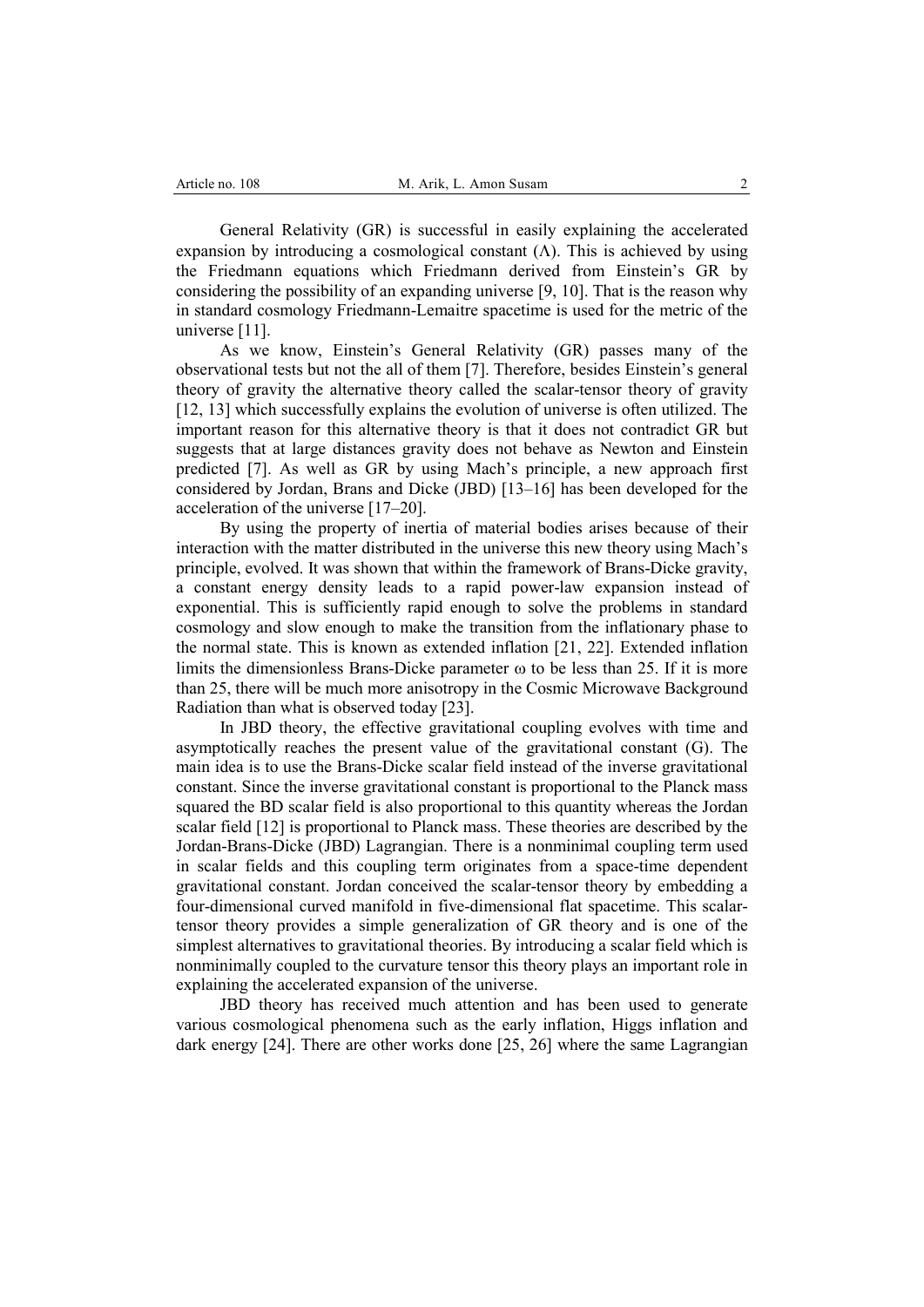was used with a spontaneous symmetry breaking potential. By using this Lagrangian some induced-gravity inflation models have been developed [27–32] and for causing accelerated expansion using only a simple potential has been shown to be sufficient [22, 33, 34]. It has also been shown that [35] the radiation dominated era starts with a closed universe expanding exponentially, and the late radiation dominated era expands linearly and the introduction of matter in the linearly expanding universe causes deceleration or acceleration. The case where inflation is driven by the quartic potential 4  $U(\Phi) = \frac{\lambda \Phi^4}{4}$  in the framework of generalized BD theory with a scalar field dependent BD parameter  $\omega_{GBD}(\Phi)$  [36] has also been investigated. The homogeneous and isotropic cosmological field equations obtained from this Lagrangian density have already been calculated for a potential  $V(\phi) = \frac{1}{2} m^2 \phi^2$  [37, 38] where  $\phi$  is the Jordan field. Cosmological observations which show dark energy are often explained by a scalar field not necessarily related to JBD theory [39–46].

In [47] Friedmann equation for JBD scalar tensor theory of gravitation has been derived and it has been shown that JBD with a standard massive scalar field in Jordan canonical form can explain dark energy and make a correction to the matter density component of the Friedmann equation. The main parameter of JBD is the Brans-Dicke parameter  $\omega$  which is a dimensionless constant bigger than  $10^4$ [48, 49].

In this paper we investigate the effect of dark energy during and before the radiation dominated era by expanding the Hubble parameter for small values of the cosmological scale size α. We show that this effect exists. It is interesting to note that although its contribution is small, this term is theoretically obtained in the Friedmann equation expansion for the square of the Hubble parameter.

## **2. JORDAN-BRANS-DICKE THEORY WITH A CANONICAL JORDAN KINETIC TERM AND NO MASS TERM**

The Friedmann equation gives a relation between the Hubble expansion rate *H* of the universe and the energy density. For standard GR with a cosmological constant and flat space-like sections, the Hubble parameter can be expressed as

$$
\left(\frac{H}{H_0}\right)^2 = \Omega_{\Lambda} + \Omega_M \left(\frac{a_0}{a}\right)^3 + \Omega_{rad} \left(\frac{a_0}{a}\right)^4, \tag{1}
$$

where  $\Omega_{\Lambda}$  is the density parameter for dark energy,  $\Omega_{\Lambda}$  is the density parameter for matter including dark matter and  $\Omega_{rad}$  is the density parameter for radiation.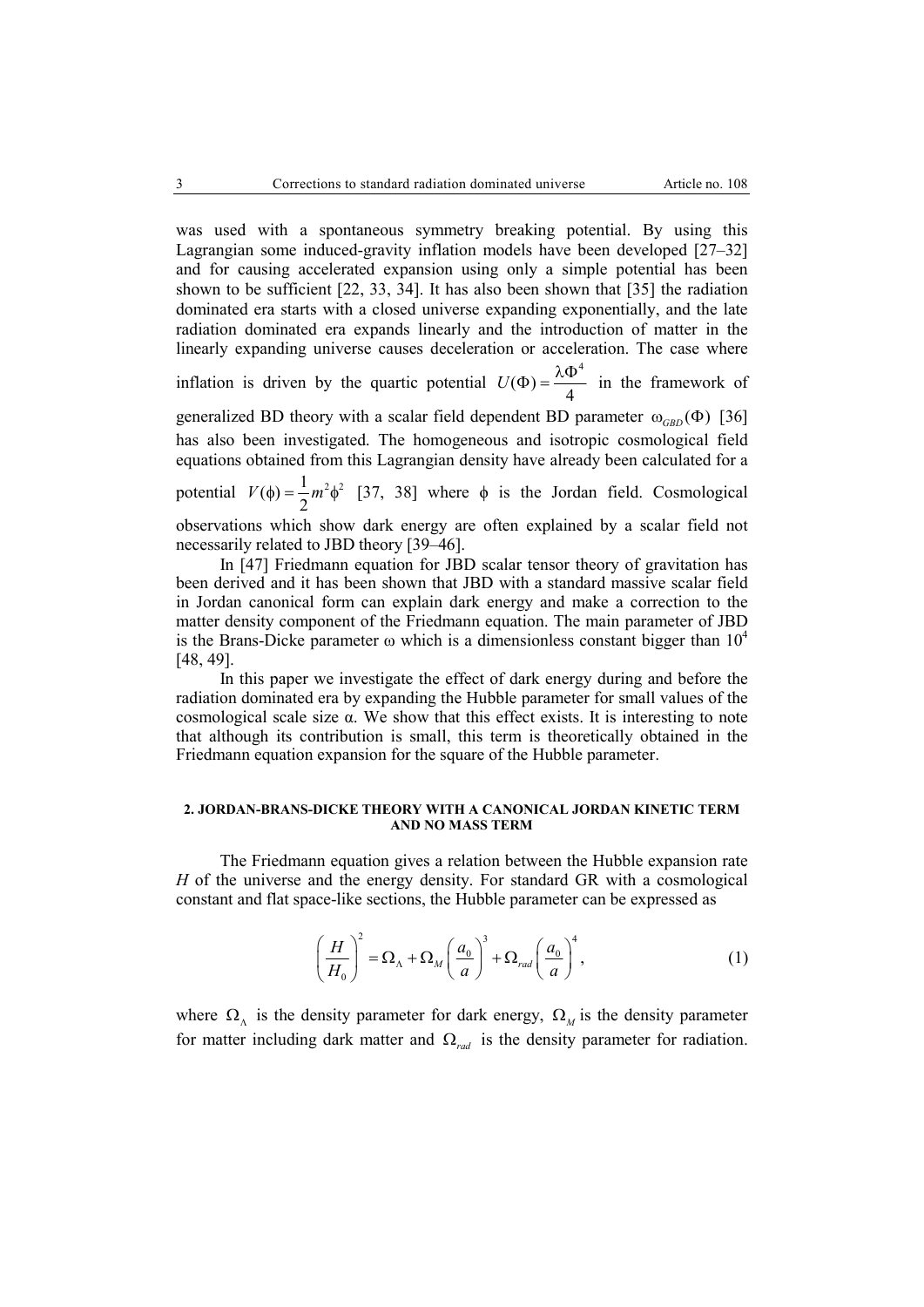These three parameters in total add up to unity. *H* is the Hubble parameter and  $\alpha$  is the scale size of the universe and  $H_0$  and  $a_0$  denote today's values. The radiation contribution is negligible for the present era. The standard JBD action in canonical form and in units where *ħ* and *c* equals 1 is given by

$$
S = \int d^4x \sqrt{g} \left[ -\frac{1}{8\omega} \phi^2 R + \frac{1}{2} g^{\mu\nu} \partial_\mu \phi \partial_\nu \phi - \frac{1}{2} m^2 \phi^2 + L_M \right]
$$
 (2)

The metric signature is  $(+ - -)$ . *g* is minus the determinant of the metric,  $\phi$  is the Jordan scalar field which is related to the Brans-Dicke scalar field Ф and the two fields are related by  $\Phi = \frac{1}{8\omega} \phi^2$ , *R* is the Ricci scalar,  $g^{\mu\nu}$  is the inverse metric tensor and  $L_M$  is the matter Lagrangian density except the scalar field  $\phi$ . Note that the standard mass term for the scalar field can be combined with the curvature term so that this is sometimes called the cosmological term for JBD theory [50–53]. Most importantly, the term  $\phi^2 R$  is the non-minimal coupling term which replaces the Newton gravitational constant *G* in the Einstein-Hilbert term *R*/*G* with the effective gravitational constant  $G_{\text{eff}}^{-1} = \frac{2\pi\phi^2}{\omega}.$ 

We restrict our analysis to the Robertson-Walker metric to emphasize that space-time is necessarily spatially homogeneous and isotropic:

$$
ds^{2} = dt^{2} - a^{2}(t) \frac{dr^{2}}{\left[1 + \left(\frac{k}{4}\right)^{2}\right]^{2}}
$$
 (3)

where  $k$  is the curvature parameter,  $a(t)$  is the scale factor of the universe has the dimension of length and r is dimensionless.  $k = -1, 0, 1$  corresponding to open, flat, closed universes respectively.

When the field equations from the variation of the action (2) are derived, the Robertson-Walker metric and the cosmological background value of the scalar field  $\phi = \phi(t)$  are inserted together with the energy-momentum tensor of a perfect fluid with energy density  $\rho_M$  and pressure  $p_M$ , so we obtain

$$
\frac{3}{4\omega}\phi^2\left(\frac{\dot{a}^2}{a^2} + \frac{k}{a^2}\right) - \frac{1}{2}\dot{\phi}^2 - \frac{1}{2}m^2\phi^2 + \frac{2}{2\omega}\frac{\dot{a}}{a}\dot{\phi}\phi = \rho_M\tag{4}
$$

$$
\frac{1}{4\omega}\phi^2 \left(2\frac{\ddot{a}}{a} + \frac{\dot{a}^2}{a^2} + \frac{k}{a^2}\right) - \frac{1}{\omega}\frac{\dot{a}}{a}\dot{\phi}\phi - \frac{1}{2\omega}\ddot{\phi}\phi \left(\frac{1}{2} + \frac{1}{2\omega}\right)\dot{\phi}^2 + \frac{1}{2}m^2\phi^2 = p_M
$$
(5)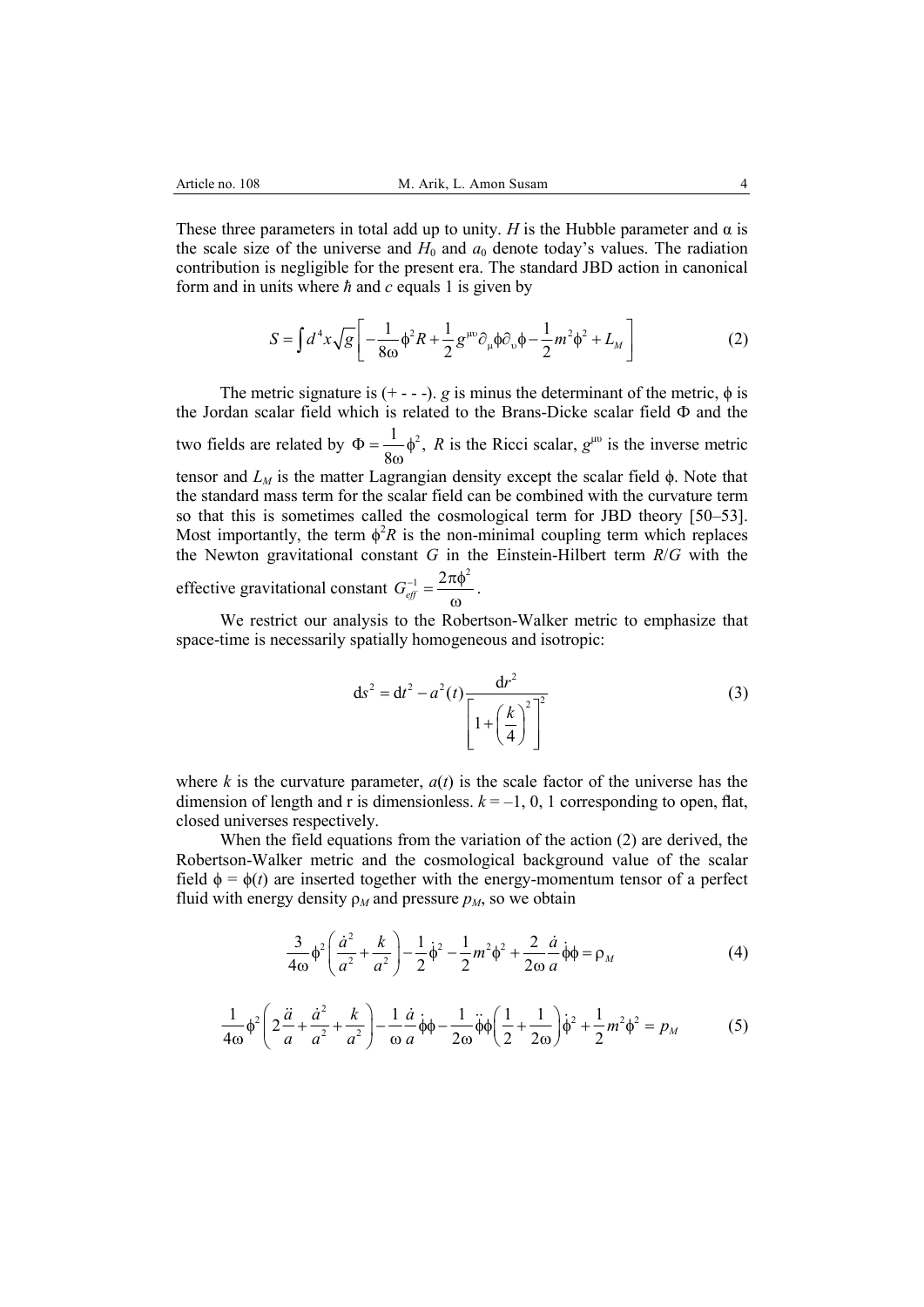$$
\ddot{\phi} + 3\frac{\dot{a}}{a}\dot{\phi} + \left[m^2 - \frac{3}{2\omega}\left(\frac{\ddot{a}}{a} + \frac{\dot{a}^2}{a^2} + \frac{k}{a^2}\right)\right]\phi = 0
$$
 (6)

where dot denotes  $d/dt$  and the subscript *M* denotes matter. For  $k = 0$ ,  $m = 0$ ,  $a \sim t^{\alpha}$ ,  $\phi \sim t^{\beta}$ ,  $\rho \sim a^{-4}$  and  $p = \frac{\rho}{3}$  in (4–6) give

$$
a \sim t^{\frac{1}{2}} \quad \text{and} \quad \phi = \text{constant} \tag{7}
$$

where this is the standard radiation dominated solution. The general solutions of the field equations for  $m = 0$  and general equation of state  $p = \nu \rho$  have been discussed in [54]. The case where  $\omega$  is taken to be a function of  $\phi$  have been compared with the model of Brans-Dicke for  $p = \rho = 0$ , for  $p = \rho$  and for  $p = \frac{1}{3}\rho$ [55]. The importance of equation (7) is that it agrees with standard cosmology which seems to agree with the radiation dominated era of standard cosmology [56]. Since *m* is different than zero for a JBD theory which explains dark energy, the solution given by (7) must be generalized. Instead of working with the field equations (4–6) which are given in terms of  $\phi(t)$ ,  $a(t)$  and their derivatives with respect to cosmological time *t*, we adopt an approach where we choose the fractional rate of change of  $\phi$ 

$$
F(a) = \frac{\dot{\phi}}{\phi} \tag{8}
$$

and the Hubble parameter

$$
H(a) = \frac{\dot{a}}{a},\tag{9}
$$

where the scale size *a* as the independent variable and express functions of *a*. The left-hand side of the field equations are rewritten in terms of  $H(a)$ ,  $F(a)$  and their derivatives with respect to *a*.

For  $k = 0$  the equations become in the following form:

$$
H^{2} - \frac{2\omega}{3}F^{2} + 2HF - \frac{2\omega}{3}m^{2} = \left(\frac{4\omega}{3}\right)\frac{\rho}{\phi^{2}}
$$
(10)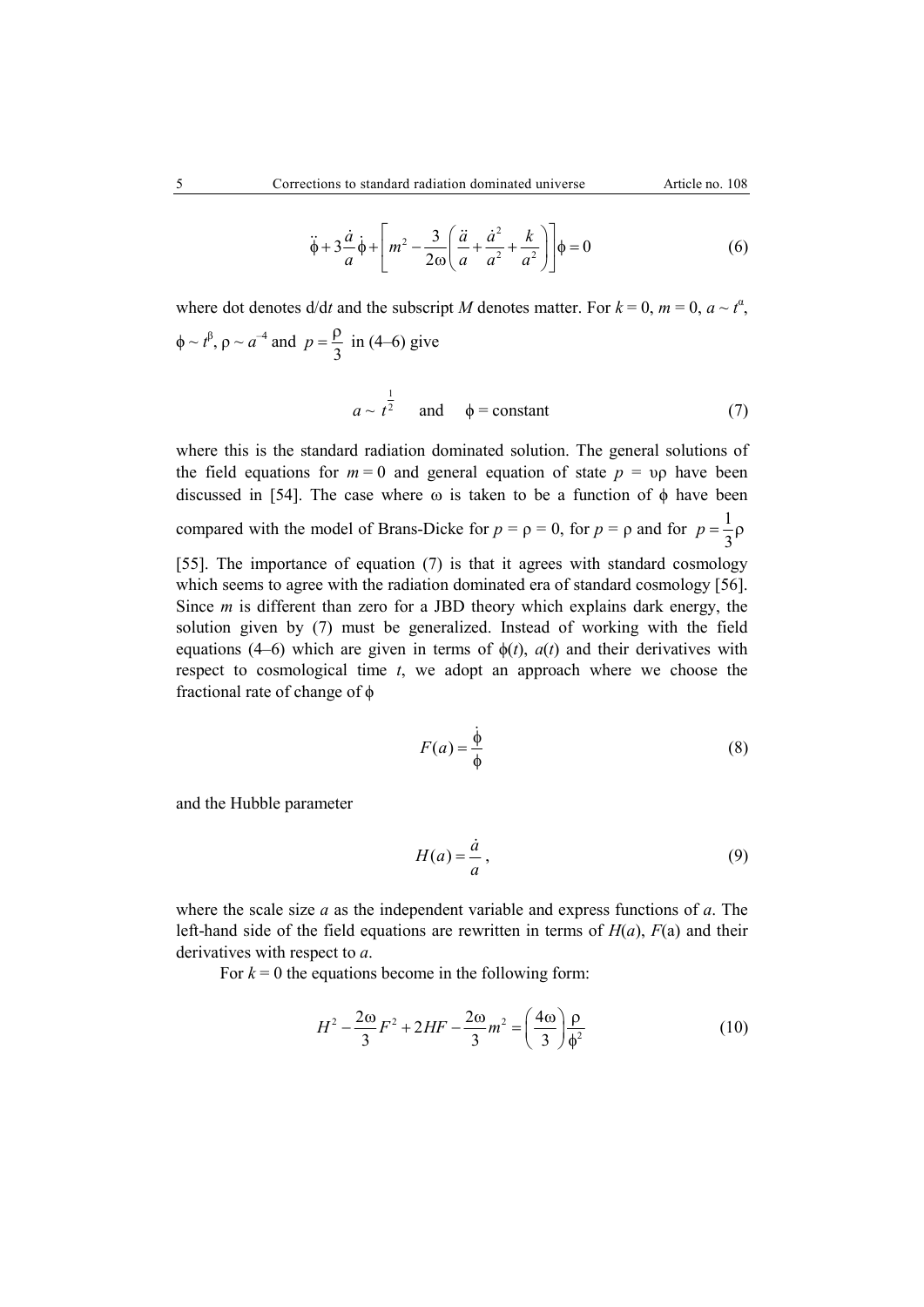$$
H^2 + \left(\frac{2\omega}{3} + \frac{4}{3}\right)F^2 + \frac{4}{3}HF + \frac{2a}{3}(HH' + HF') - \frac{2\omega}{3}m^2 = \left(-\frac{4\omega}{3}\right)\frac{p}{\phi^2}
$$
(11)

$$
H^{2} - \frac{\omega}{3}F^{2} - \omega HF + a\left(\frac{HH'}{2} - \frac{\omega}{3}HF'\right) - \frac{\omega}{3}m^{2} = 0.
$$
 (12)

From these three equations, it may be shown that the continuity equation for the matter-energy excluding the JBD scalar field follows as

$$
\dot{\rho} + 3\left(\frac{\dot{a}}{a}\right)(p + \rho) = 0.
$$
\n(13)

The continuity equation may be used in place of (11) because (10, 12 and 13) can be used to derive (11) where provided  $\rho \neq 0$ . Using (13), it is seen that the energy density  $\rho$  evolves with  $a$  in the same manner as in standard Einstein cosmology when the universe is solely governed by radiation,

$$
\rho = \frac{C}{a^4},\tag{14}
$$

where *C* is an integration constant.

## **3. PERTURBATIVE RADIATION DOMINATED SOLUTION OR** *a* **→ 0**

In this section we discuss solutions of  $(10-12)$  for a radiation dominated universe with  $p = \frac{\rho}{3}$  and flat spacelike sections  $k = 0$ . In this case (10–12) become

$$
\frac{4H^2}{3} + \left(\frac{4\omega}{9} + \frac{4}{3}\right)F^2 + 2HF + \frac{2a}{3}(HH' + HF') - \frac{8\omega}{9}m^2 = 0\tag{15}
$$

$$
H^{2} - \frac{\omega}{3}F^{2} - \omega HF + a\left(\frac{HH'}{2} - \frac{\omega}{3}HF'\right) - \frac{\omega}{3}m^{2} = 0.
$$
 (16)

As we discussed in the previous section the solution with  $m = 0$  gives

$$
H = H_1 \left(\frac{a_1}{a}\right)^2 \tag{17}
$$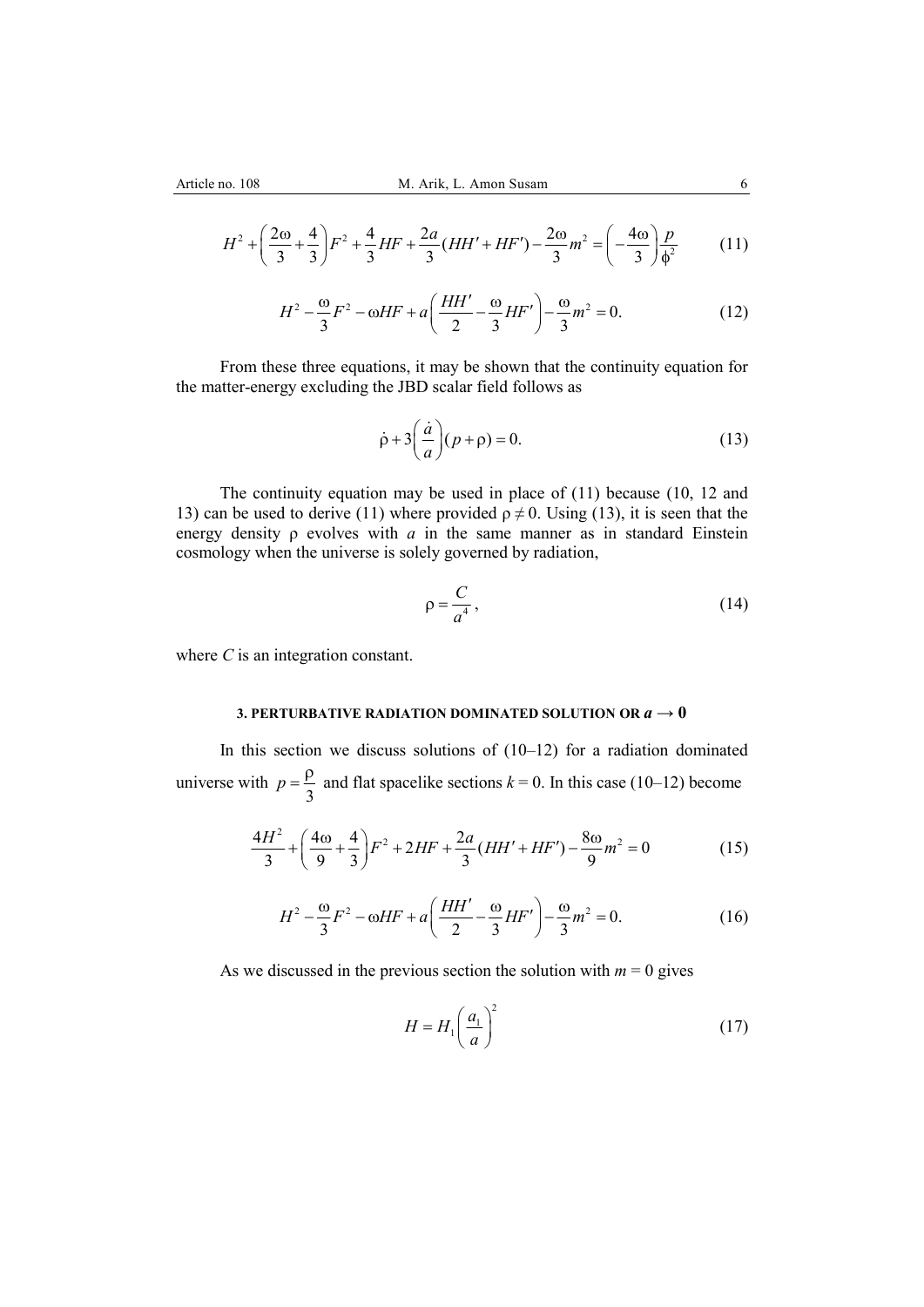$$
F = 0 \tag{18}
$$

where  $H_1$  is constant. We now take  $m \neq 0$  and consider (17) as the lowest order term and do the expansions for small *a*, in increasing powers of 4 1 *a*  $\left(\frac{a}{a_1}\right)^n$  where 1  $\frac{a}{-} < 1$ *a*  $< 1$  and we obtain  $H(a)$  and  $F(a)$  as given below:

$$
H = H_1 \left(\frac{a_1}{a}\right)^2 + H_2 \left(\frac{a}{a_1}\right)^2 + H_3 \left(\frac{a}{a_1}\right)^6 + \dots
$$
 (19)

and

$$
F = 0 + F_2 \left(\frac{a}{a_1}\right)^2 + F_3 \left(\frac{a}{a_1}\right)^6 + \dots
$$
 (20)

By neglecting  $a^6$  terms we find

$$
H_2 = \frac{\omega m^2}{3H_1} \tag{21}
$$

and

$$
F_2 = -\frac{8\omega m^2}{5H_1}.\tag{22}
$$

By using these values in (19), (20) and keeping  $a^6$  terms, (15) and (16) give two solutions for  $H_3$ 

$$
H_3 = -\frac{\omega^2 m^4}{\left(H_1\right)^3} \left(\frac{32\omega}{75} + \frac{1327}{900}\right) - \frac{9F_3}{4}
$$
 (23)

$$
H_3 = -\frac{\omega^2 m^4}{\left(H_1\right)^3} \left(\frac{368\omega}{150} + \frac{1}{18}\right) + \frac{3\omega F_3}{4},\tag{24}
$$

where

$$
F_3 = \frac{(1824\omega - 1277)\omega^2 m^2}{(675\omega + 2025)(H_1)^3}.
$$
 (25)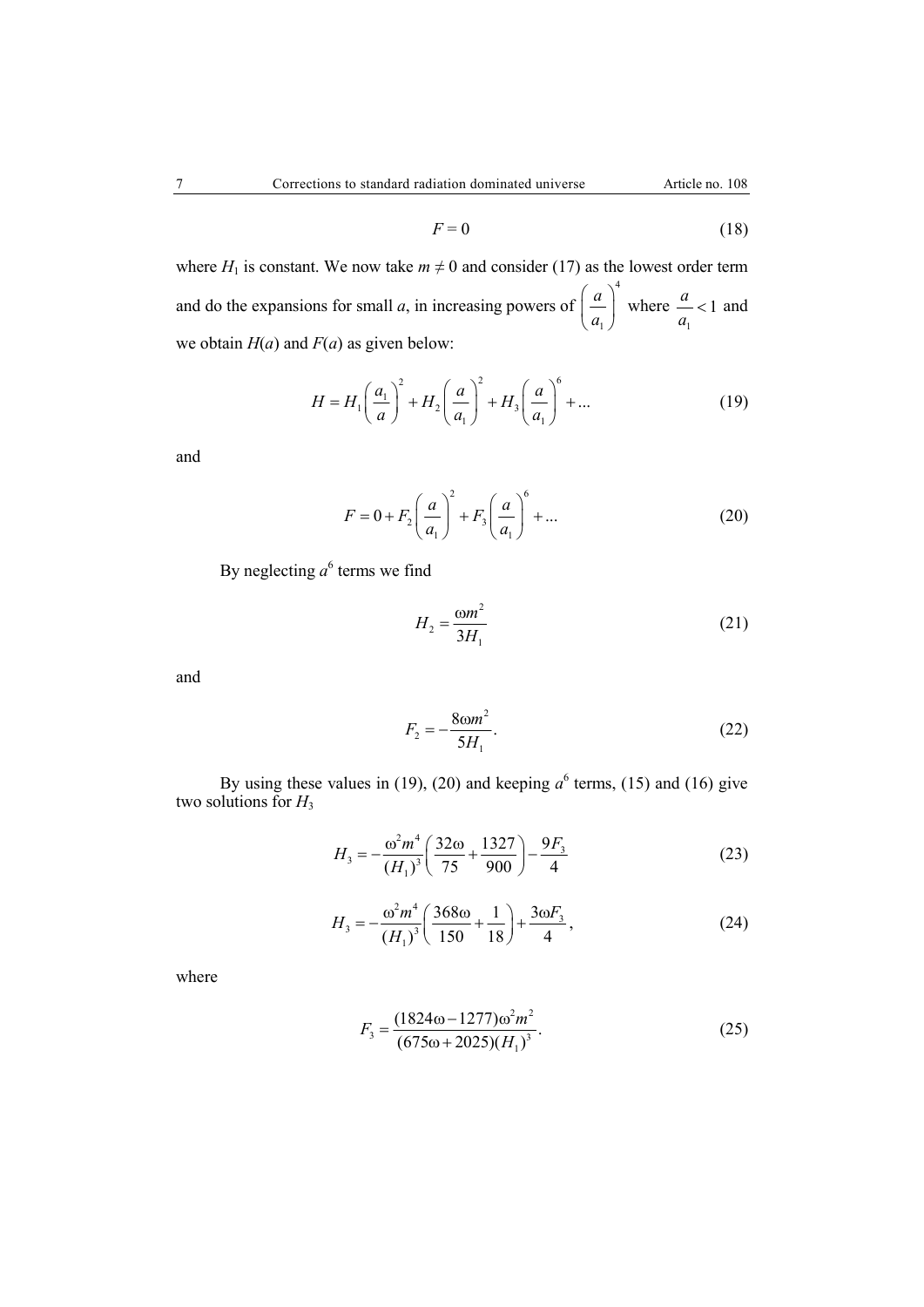Using this full expression of  $F_3$  in (23) and keeping the only leading terms in ω for both solutions we have

$$
H_3 \cong -\frac{32\omega^3 m^4}{75(H_1)^3} \tag{26}
$$

$$
F_3 \cong \frac{608\omega^2 m^4}{225(H_1)^3}.
$$
\n(27)

Summarizing, up to order  $a^6$  we find *H* and *F* as

$$
H = H_1 \left(\frac{a_1}{a}\right)^2 + \frac{\omega m^2}{3H_1} \left(\frac{a}{a_1}\right)^2 - \frac{32\omega^3 m^4}{75(H_1)^3} \left(\frac{a}{a_1}\right)^6 + \dots
$$
 (28)

and

$$
F = -\frac{8\omega m^2}{5H_1} \left(\frac{a}{a_1}\right)^2 + \frac{608\omega^2 m^4}{225(H_1)^3} \left(\frac{a}{a_1}\right)^6 + \dots
$$
 (29)

Finally, we get

$$
H^{2} = H_{1}^{2} \left(\frac{a_{1}}{a}\right)^{4} + \frac{2\omega m^{2}}{3} - \frac{64\omega^{3}m^{4}}{75H_{1}^{2}} \left(\frac{a}{a_{1}}\right)^{4} + \dots
$$
 (30)

where the first term confirms the standard radiation dominated universe term. From late time fit to dark energy and matter [47] today's Hubble parameter  $H_0$  is of the order of  $\sqrt{\omega}$  and for *a* less than  $a_1$  for which our expansion is valid, the higher order terms are negligible.

## **4. CONCLUSION**

The present work starts with the JBD theory with a canonical Jordan kinetic term and no mass term where it is seen that the energy density ρ evolves with *a* in the same manner as in standard Einstein cosmology when the universe is solely governed by radiation. We calculated the corrections to the radiation dominated solution in massive JBD theory. We showed that JBD theory with a standard mass term describing the early radiation dominated era also gives the late time dark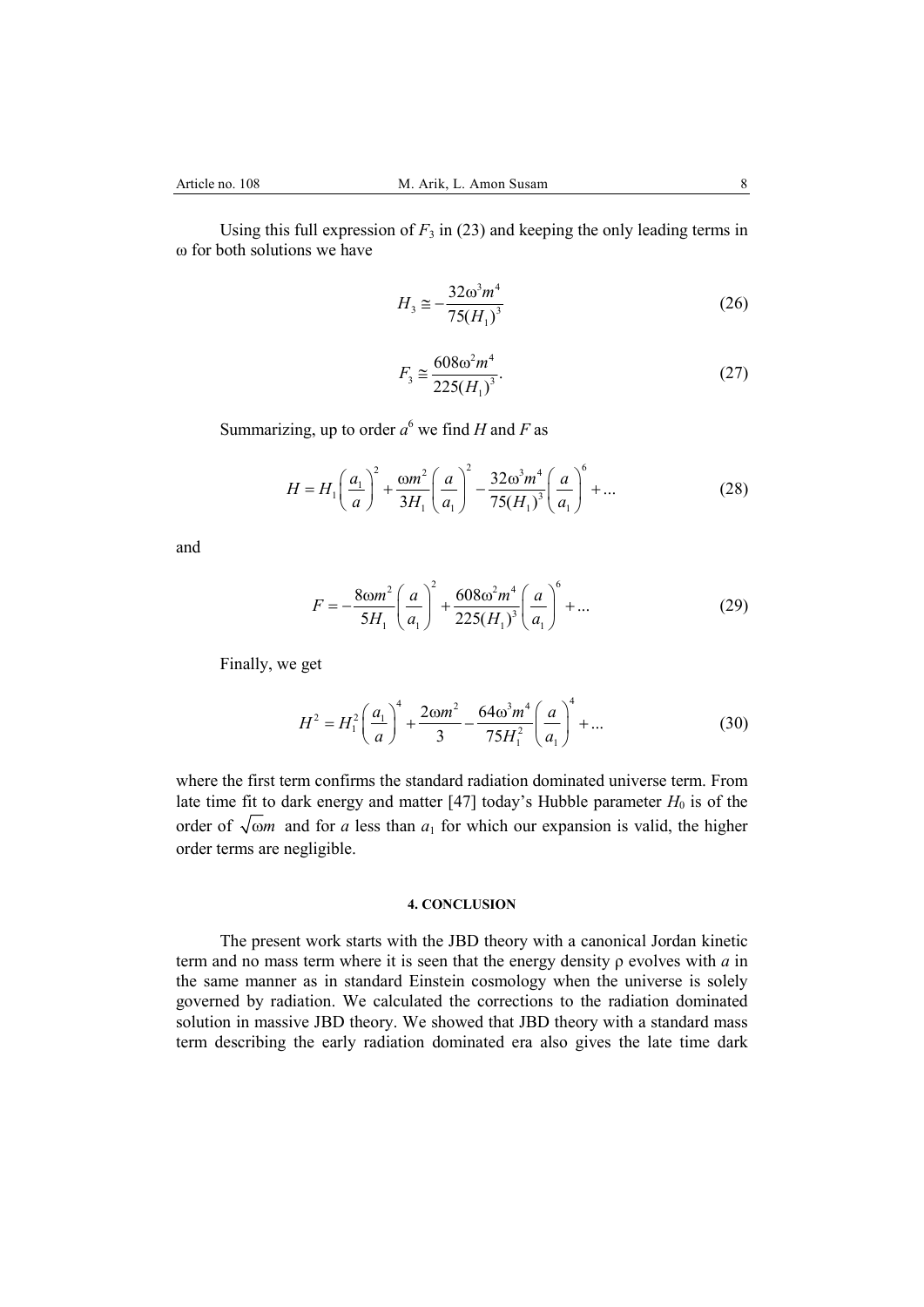energy dominated era in the Friedmann equation provided that an expansion in increasing powers of the scale size *a* is made. This is what one expects in a universe with only radiation but no matter.

#### REFERENCES

- 1. R.V. Wagoner, W.A. Fowler, F. Hoyle, Astrophys. J. **148**, 3 (1967).
- 2. R.V. Wagoner, Ap. J. **179**, 343 (1973).
- 3. R.A. Malaney, G.J. Mathews, Phys. Rep. **229**, 145 (1993).
- 4. D.N. Schramm, M.S. Turner, Rev. Mod. Phys. **70**, 303 (1998).
- 5. C. Amsler *et al.*, Phys. Lett. B **667**, 1 (2008).
- 6. C. Grupen, Astroparticle Physics, Springer-Verlag New York, LLC, 2008.
- 7. G. Esposito-Farese, 33rd SLAC Summer Institute on Particle Physics (SSI 2005), Lecture Notes, 2005.
- 8. M.A. Zadeh, A. Sheykhi, Can. J. Phys. **97**, 726–734 (2019).
- 9. J.M. Bardeen, P.J. Steinhardt, M.S. Turner, Phys. Rev. D **28**, 679 (1983).
- 10. S.M. Carroll, M. Kiplinghat, Phys. Rev. D **65**, 063507 (2002).
- 11. J.P. Uzan, Rev. Mod. Phys. **75**, 403 (2003).
- 12. P. Jordan, *Schwerkraft und Weltall: Grundlagen der theoretischen Kosmologie*, 107, Friedr. Vieweg & Sohn, 1955.
- 13. C. Brans, R.H. Dicke, Physical Review **124**, *3*, 925 (1961).
- 14. P. Jordan, Zur empirischen Kosmologie, Naturwiss **26**, 417 (1938).
- 15. P. Jordan, Z. Phys. **157**, 112 (1959).
- 16. R.H. Dicke, Phys. Rev. **125**, 2163 (1962).
- 17. B. Boisseau, G. Esposito-Farese, D. Polarski, A.A. Starobinsky, Phys. Rev. Lett. **85**, 2236 (2000).
- 18. R.M. Avagian, G.H. Harutyunyan, W. Papoyan, Astrophysics **48**, 3 (2005).
- 19. V. Pettorino, C. Baccigalupi, G. Mangano, J. Cosmol. Astropart. P. **1**, 14 (2005).
- 20. V. Acquaviva, L. Verde, J. Cosmol. Astropart. P. **12**, 1 (2007).
- 21. C. Mathiazhagan, V.B. Johri, Classical and Quantum Gravity **1**, *2*, L29–L32 (1984).
- 22. D. La, P.J. Steinhardt, Physical Review Letters **62**, *4*, 376 (1989).
- 23. T.R. Seshadri, J. Astrophys. Astr. **18**, 339–342 (1997).
- 24. Q. Huang, H. Huang, F. Tu, L. Zhang, J. Chen, Annals of Physics **409**, 167921 (2019).
- 25. L. Smolin, Nuclear Physics B **160**, 2, 253–268 (1979).
- 26. A. Zee, Physical Review Letters **42**, 7, 417 (1979).
- 27. B.L. Spokoiny, Physics Letters B **147**, 1–3, 39–43 (1984).
- 28. F. S. Accetta, D.J. Zoller, M.S. Turner, Physical Review D **31**, 12, 3046, (1985).
- 29. R. Fakir, W.G. Unruh, Physical Review D **41**, *6*, 1792 (1990).
- 30. D.I. Kaiser, Physical Review D **49** *12*, 6347 (1994).
- 31. D. Kaiser, arXiv preprint astro-ph/9405029 (1994).
- 32. J.L. Cervantes-Cota, H. Dehnen, arXiv preprint astro-ph/9505069 (1995).
- 33. R. Holman, E.W. Kolb, Y. Wang, Physical Review Letters **65**, *1*, 17 (1990).
- 34. P.J. Steinhardt, F.S. Accetta, Physical Review Letters **64**, *23*, 2740 (1990).
- 35. M. Arık, M. Ildes, M.B. Sheftel, International Journal of Modern Physics D **28**, *4*, 1950066 (2019).
- 36. B. Tahmasebzadeh, K. Karami, Nuclear Physics B **918**, 1–10 (2017).
- 37. M. Arık, M.C. Calık, Journal of Cosmology and Astroparticle Physics **1**, 013 (2005).
- 38. M. Arık, M.C. Calık, Modern Physics Letters A **21**, *15*, 1241–1248 (2006).
- 39. B. Ratra, P.J.E. Peebles, Phys. Rev. D **37**, 3406 (1988).
- 40. R.R. Caldwell, R. Dave, P.J. Steinhardt, Phys. Rev. Lett. **80**, 1582 (1998).
- 41. P.J.E. Peebles, B. Ratra, Rev. Mod. Phys. **75**, 559 (2003).
- 42. E. Elizalde, S. Nojiri, S.D. Odintsov, D. Gomez, V. Faraoni, Phys. Rev. D **77**, 106005 (2008).